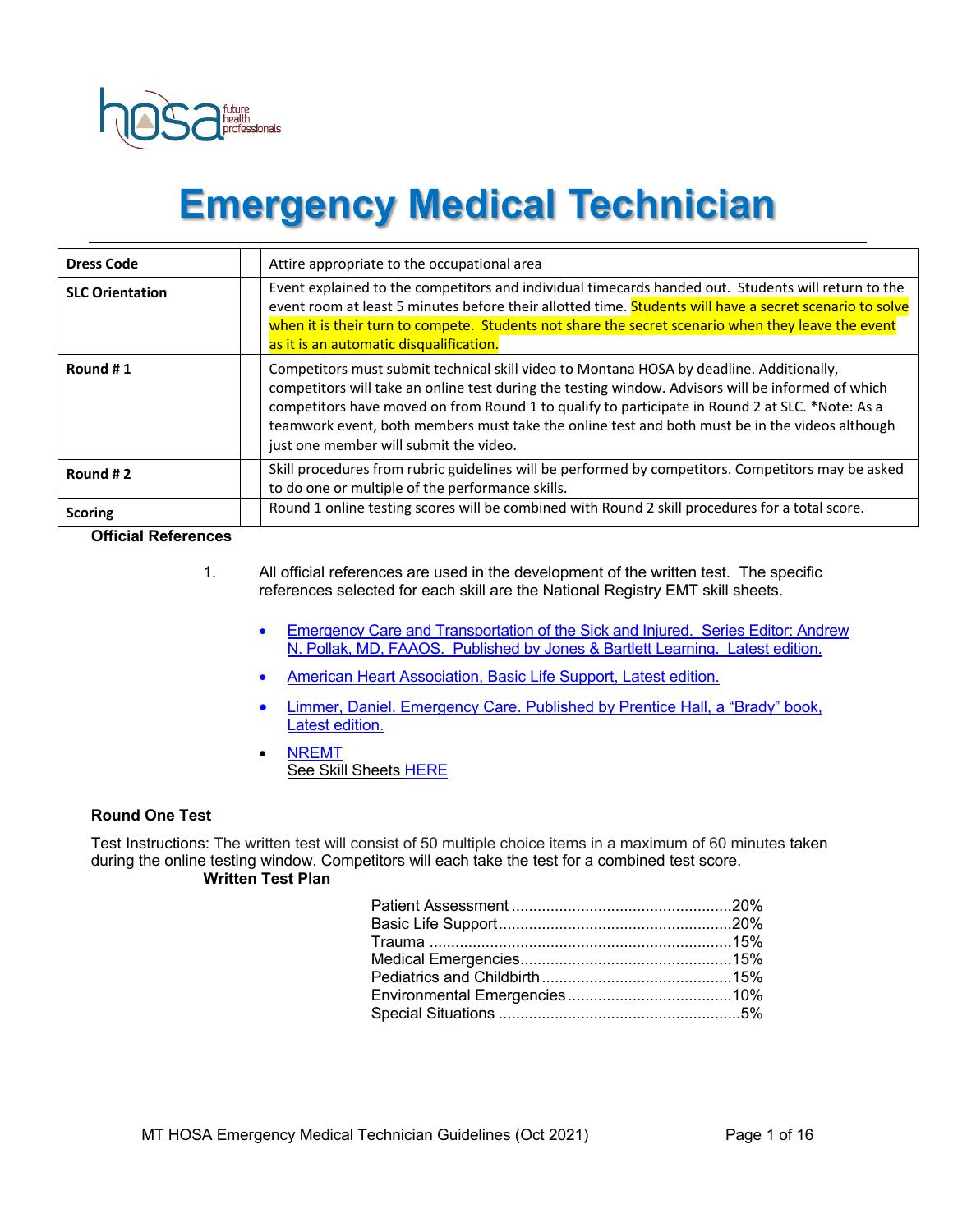#### **Round Two Skills**

Round Two is the performance of a selected skill(s). The Round Two skills approved for this event are:

| Skill I:    | Patient Assessment - Trauma                  |
|-------------|----------------------------------------------|
| Skill II:   | Patient Assessment - Medical                 |
| Skill III:  | <b>BVM Ventilation: Apneic Adult Patient</b> |
| Skill IV-A: | Joint Immobilization                         |
| Skill IV-B: | Long Bone Immobilization                     |
| Skill V:    | <b>Bleeding Control/Shock Management</b>     |
| Skill VI:   | Cardiac Arrest Management/AED                |
| Skill VII:  | Oxygen Administration by Non-Rebreather Mask |

A **twelve (12) minute maximum time limit** has been set for the team demonstration. The selected skill(s) will be presented to competitors as a written scenario at the beginning of the round. The scenario will be the same for each team and will include a challenging component that will require the competitors to apply critical thinking skills. A sample scenario can be found here.

Timing will begin when the scenario is presented to the team and competitors will be stopped at the end of the time allowed.

*Oxygen Administration*: Oxygen tank assembly is not included in the HOSA EMT event. HOWEVER, an oxygen tank that is ready to use may be available. If the application of oxygen is indicated by the scenario and condition of the patient(s) the competitors should follow proper EMS protocol in initiating and maintaining oxygen therapy.

If a tank is NOT available and oxygen is indicated, the competitors should verbalize the necessary steps that involve the application of oxygen. Points will be awarded as indicated on the rating sheet used to evaluate all aspects of team's performance, including the use of oxygen therapy.

Judges will provide information to competitors as directed by the rating sheets. Competitors may ask questions of the judges while performing skills if the questions relate to patient physiology and will be included in the scenario.

For example:

- What are the vital signs?
- Do I hear breath sounds?
- Do I have a distal pulse?
- Is the patient breathing?
- Are the patient's lips blue?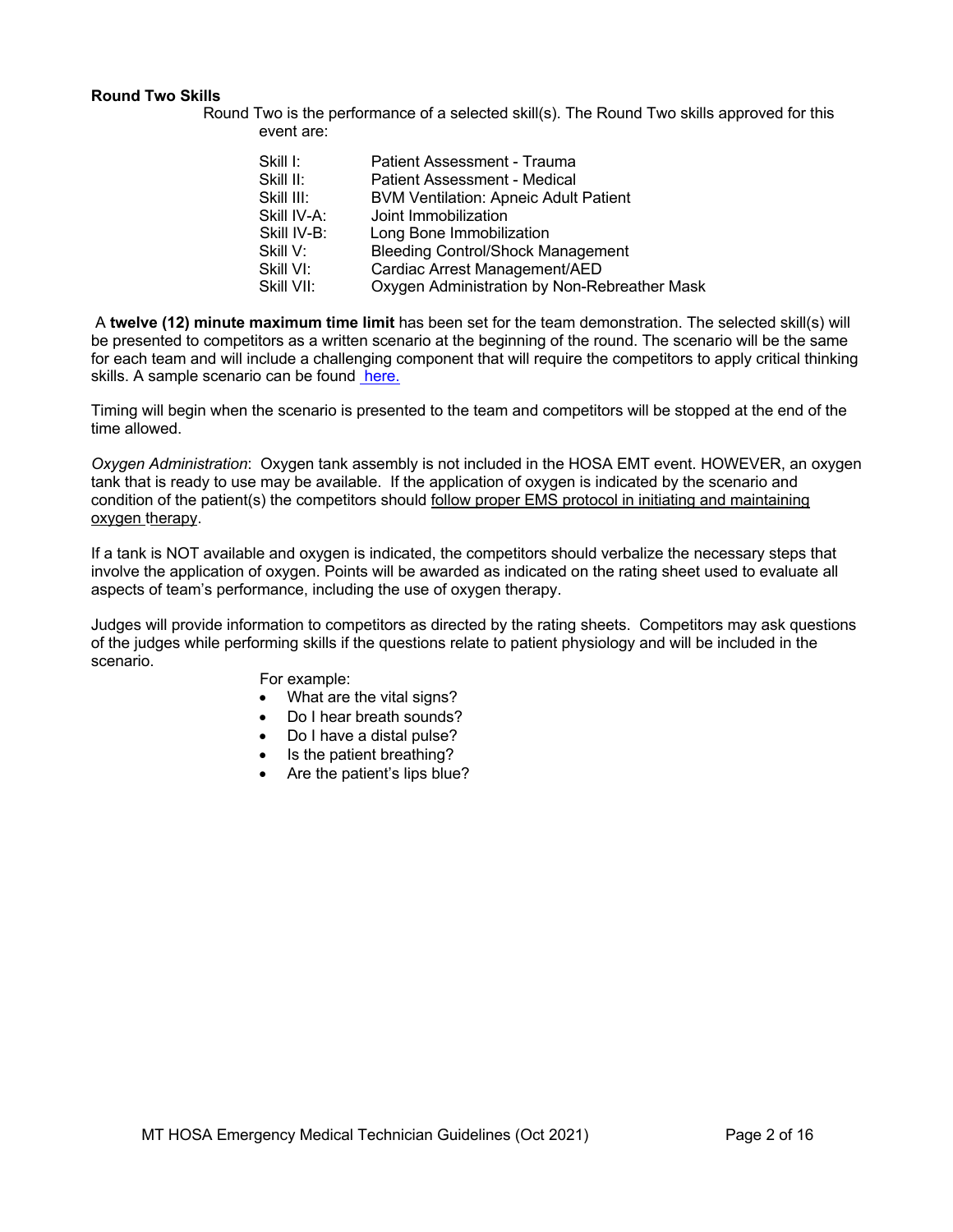| <b>Competitor Must Provide:</b>                                                                                                                                                                                                                                                                                                                                                                                                                                                                                                                                           |
|---------------------------------------------------------------------------------------------------------------------------------------------------------------------------------------------------------------------------------------------------------------------------------------------------------------------------------------------------------------------------------------------------------------------------------------------------------------------------------------------------------------------------------------------------------------------------|
| Watch with second hand (optional-Round Two only)                                                                                                                                                                                                                                                                                                                                                                                                                                                                                                                          |
| * Teams have the option of bringing one kit per person or one kit per team<br>Barrier supplies for each competitor:<br>$\Box$<br>5 pairs of non-latex gloves AND 2 masks AND 2 gowns<br>$\circ$<br>1 set of goggles or safety glasses per person<br>$\circ$<br>$\Box$ 6 - 10 "4x4" dressings (team's choice)<br>self-adhering or roller gauze bandages (team's choice.)<br>ப<br>4 cravats (used to tie or anchor splints in place – team's choice.)<br>$\Box$<br>Adhesive tape<br>ப<br><b>Scissors</b><br>П<br>Penlight<br>$\Box$<br>$\Box$ 2 occlusive dressing supplies |
| 4 abdominal / trauma dressings<br>$\Box$<br>Stethoscope/B/P cuff<br>$\Box$                                                                                                                                                                                                                                                                                                                                                                                                                                                                                                |
| Oral airway kit (sizes 0-6)<br>$\Box$<br><b>BVM</b><br>$\Box$                                                                                                                                                                                                                                                                                                                                                                                                                                                                                                             |
| Pocket mask and/or other appropriate barrier (face shield, mouth-to-mask device)<br>$\Box$<br>Tourniquet<br>$\Box$                                                                                                                                                                                                                                                                                                                                                                                                                                                        |
| Cell phone for simulating call for EMS assistance<br>$\Box$                                                                                                                                                                                                                                                                                                                                                                                                                                                                                                               |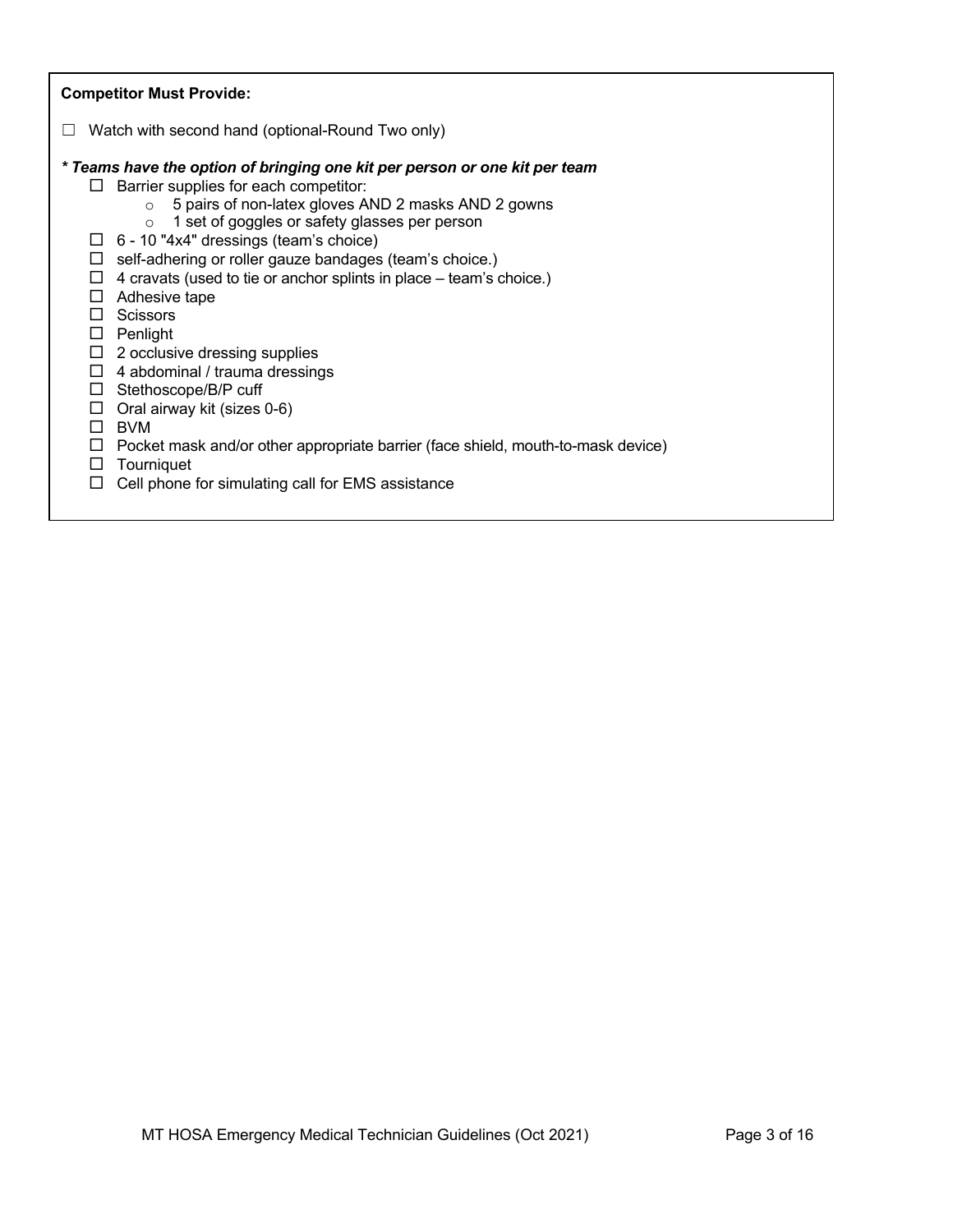|                  | Skill I: Patient Assessment - Trauma                                                                     |                | <b>Possible</b> | <b>Awarded</b> |
|------------------|----------------------------------------------------------------------------------------------------------|----------------|-----------------|----------------|
| 1.               | Practiced body substance isolation precautions throughout skill.                                         | $\overline{2}$ | 0               |                |
| 2.               | Scene Size-up                                                                                            |                |                 |                |
|                  | Determined the scene/situation is safe.<br>a.                                                            | 2              | 0               |                |
|                  | Determined the mechanism of injury/nature of illness.<br>b.                                              | $\overline{2}$ | 0               |                |
|                  | Determined the number of patients.<br>C.                                                                 | $\overline{2}$ | $\mathbf{0}$    |                |
|                  | d. Requested additional EMS assistance if needed.                                                        | $\overline{2}$ | 0               |                |
| 3.               | If trauma suspected, competitor verbalized/simulated, "Spinal<br>Immobilization performed at this time". | $\overline{2}$ | 0               |                |
| 4.               | <b>Primary Survey/Resuscitation</b>                                                                      | $\overline{2}$ | 0               |                |
|                  | Verbalized general impression of patient.<br>a.                                                          |                |                 |                |
|                  | Determined responsiveness/level of consciousness.<br>b.                                                  | $\overline{2}$ | 0               |                |
|                  | Determined chief complaint/apparent life threats.<br>C.                                                  | $\overline{2}$ | 0               |                |
| 5.               | Airway                                                                                                   | $\overline{2}$ | $\Omega$        |                |
|                  | Opened and assessed airway.<br>а.                                                                        |                |                 |                |
|                  | Inserted adjunct as indicated.<br>b.                                                                     | 2              | $\mathbf{0}$    |                |
| 6.               | <b>Breathing</b>                                                                                         | $\overline{2}$ | 0               |                |
|                  | Assessed breathing.<br>a.                                                                                |                |                 |                |
|                  | Assured adequate ventilation.<br>b.                                                                      | $\overline{2}$ | 0               |                |
|                  | Initiated appropriate oxygen therapy.<br>c.                                                              | $\overline{2}$ | 0               |                |
|                  | Managed any injury which may compromise breathing/ventilation.<br>d.                                     | $\overline{2}$ | 0               |                |
| $\overline{7}$ . | Circulation                                                                                              | $\overline{2}$ | 0               |                |
|                  | Checked pulse.<br>a.                                                                                     |                |                 |                |
|                  | Assessed skin (either color, temperature or condition).<br>b.                                            | $\overline{2}$ | $\mathbf{0}$    |                |
|                  | Assessed for and controlled major bleeding (if present).<br>c.                                           | $\overline{2}$ | 0               |                |
|                  | Initiated shock management (positioned patient properly, conserved<br>d.<br>body heat).                  | $\overline{2}$ | $\mathbf{0}$    |                |
| 8.               | Identified patient priority and made treatment/transport decision (based<br>upon calculated GCS).        | $\overline{2}$ | $\mathbf{0}$    |                |
| 9.               | Obtained baseline vital signs (must include BP, P and R).                                                | $\overline{2}$ | 0               |                |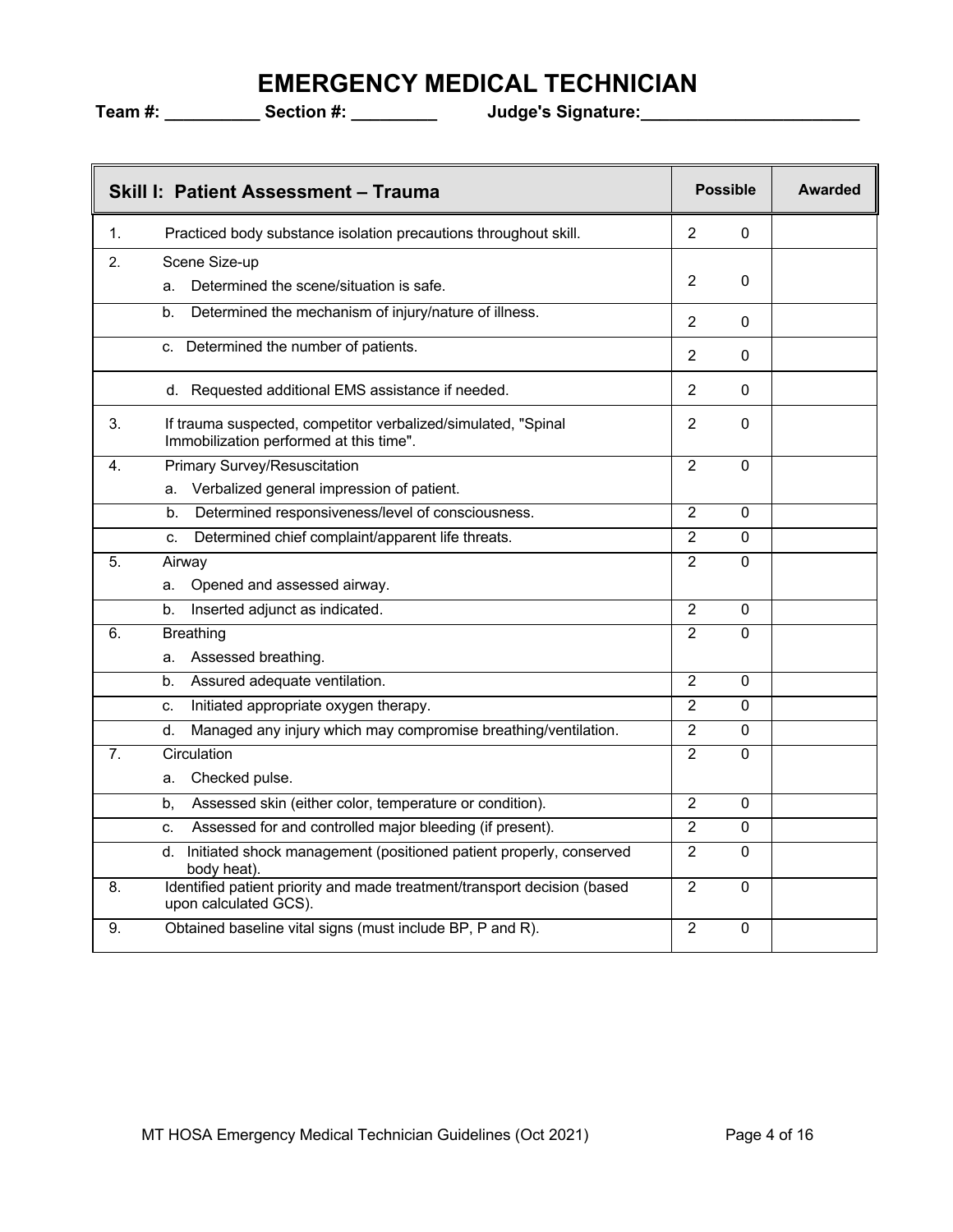|     | <b>Items Evaluated</b>                                             | <b>Possible</b> |              | <b>Awarded</b> |
|-----|--------------------------------------------------------------------|-----------------|--------------|----------------|
|     | 10. Past medical history                                           | $\overline{2}$  | 0            |                |
|     | a. Signs and Symptoms                                              |                 |              |                |
|     | b. Allergies                                                       | $\overline{2}$  | 0            |                |
|     | c. Medications                                                     | $\overline{2}$  | $\Omega$     |                |
|     | d. Pertinent Medical History                                       | $\overline{2}$  | $\Omega$     |                |
|     | e. Last Oral Intake                                                | $\overline{2}$  | $\Omega$     |                |
|     | f. Events Leading to Present Illness                               | $\overline{2}$  | 0            |                |
|     | <b>SECONDARY ASSESSMENT</b>                                        |                 |              |                |
| 11. | Head                                                               |                 |              |                |
|     | a. Inspects and palpates scalp and ears.                           | 1               | 0            |                |
|     | b. Inspects mouth*, nose* and assesses facial area.                | 1               | $\Omega$     |                |
|     | c. Assesses eyes.                                                  | 1               | $\Omega$     |                |
| 12. | Neck*                                                              |                 |              |                |
|     | Checks position of trachea.<br>a.                                  | 1               | 0            |                |
|     | Checks jugular veins.<br>b.                                        | 1               | $\Omega$     |                |
|     | Palpates cervical spine.<br>C.                                     | $\mathbf{1}$    | $\Omega$     |                |
| 13  | Chest*                                                             |                 |              |                |
|     | Inspects chest.<br>а.                                              | 1               | 0            |                |
|     | b. Palpates chest.                                                 | 1               | $\Omega$     |                |
|     | c. Auscultates chest.                                              | 1               | $\Omega$     |                |
| 14. | Abdomen/pelvis*                                                    |                 |              |                |
|     | Inspects and palpates abdomen.<br>а.                               | 1               | 0            |                |
|     | Assesses pelvis.<br>b.                                             | 1               | 0            |                |
|     | Verbalizes assessment of genitalia/perineum as needed.<br>c.       | 1               | 0            |                |
| 15. | Lower Extremities*                                                 |                 |              |                |
|     | Right leg includes inspection, palpation, and assessment of motor, | 1               | 0            |                |
|     | sensory and distal circulatory function.                           |                 |              |                |
| 16. | Left leg includes inspection, palpation, and assessment of motor,  | 1               | 0            |                |
|     | sensory and distal circulatory function.                           |                 |              |                |
| 17. | <b>Upper Extremities*</b>                                          | $\mathbf{1}$    | $\mathbf{0}$ |                |
|     | Right arm includes inspection, palpation, and assessment of motor, |                 |              |                |
|     | sensory and distal circulatory function.                           |                 |              |                |
| 18. | Left arm includes inspection, palpation, and assessment of motor,  | 1               | $\mathbf{0}$ |                |
|     | sensory and distal circulatory function.                           |                 |              |                |
| 19. | Posterior thorax, lumbar and buttocks*                             |                 |              |                |
|     | Inspects and palpates posterior thorax.<br>а.                      | $\mathbf 1$     | 0            |                |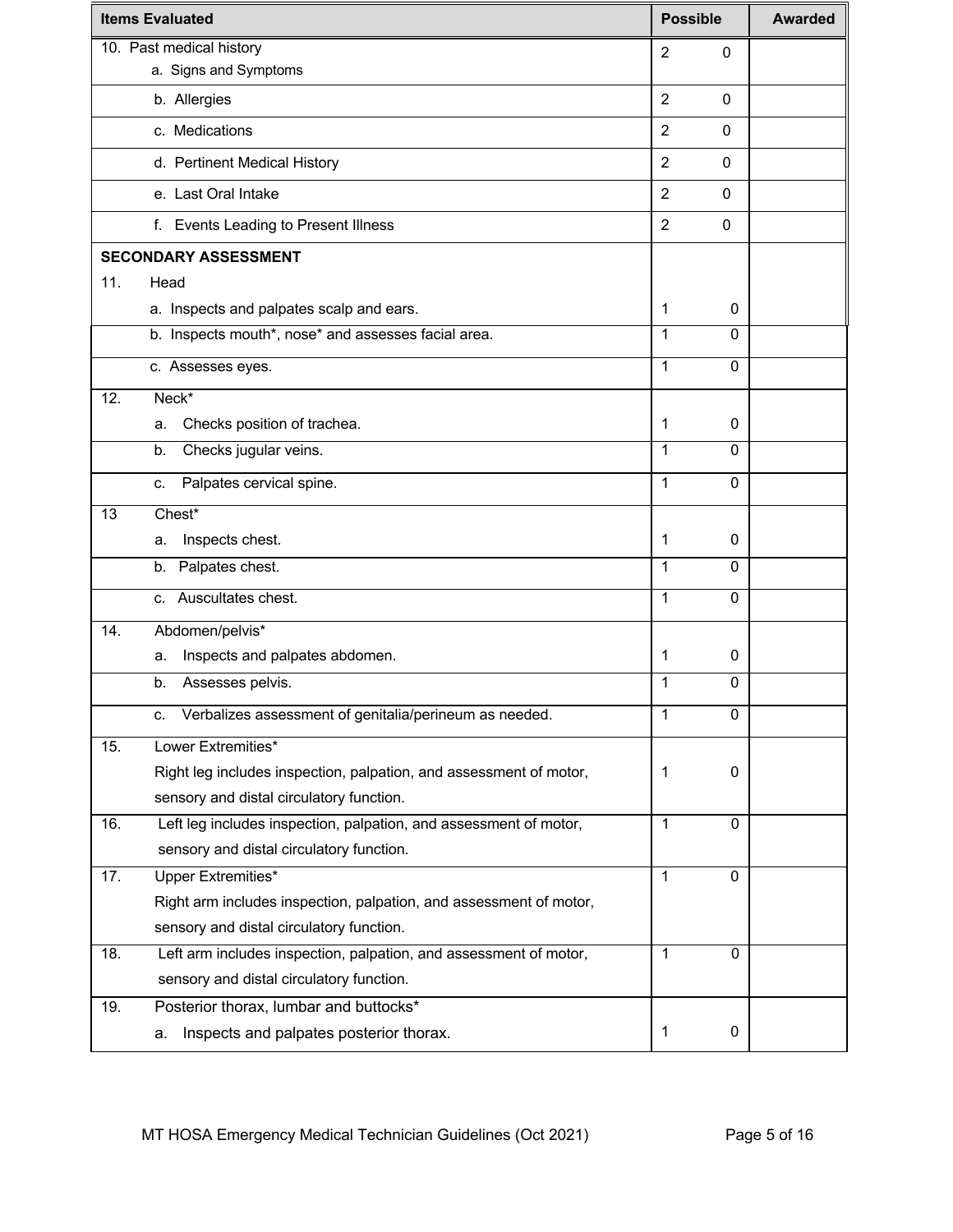| <b>Items Evaluated</b>                                                                         | <b>Possible</b>            | Awarded |
|------------------------------------------------------------------------------------------------|----------------------------|---------|
| b. Inspects and palpates lumbar and buttock (verbalizes) area.                                 | 1<br>$\Omega$              |         |
| Manages secondary injuries and wounds appropriately.<br>20.                                    | $\overline{2}$<br>$\Omega$ |         |
| 21.<br>Demonstrates how and when to reassess the patient.                                      | $\overline{2}$<br>$\Omega$ |         |
| 22.<br>Interventions (verbalizes proper intervention/treatment.)                               | $\overline{2}$<br>$\Omega$ |         |
| 23.<br>Appropriate verbal and nonverbal communication with patient and<br>other personnel.     | $\overline{2}$<br>$\Omega$ |         |
| Provided report to Emergency Department including:<br>24.                                      | $\overline{2}$<br>$\Omega$ |         |
| a. Unit identification                                                                         |                            |         |
| b. Patient's age and sex                                                                       | $\overline{2}$<br>$\Omega$ |         |
| Chief complaint<br>c.                                                                          | $\overline{2}$<br>$\Omega$ |         |
| Brief history of current problem<br>d.                                                         | 2<br>$\Omega$              |         |
| Physical findings including: general appearance, vital signs & level<br>е.<br>of consciousness | $\mathbf{2}$<br>$\Omega$   |         |
| f.<br>Treatment in progress                                                                    | $\overline{2}$<br>$\Omega$ |         |
| brief description of response to treatment<br>q.                                               | $\overline{2}$<br>$\Omega$ |         |
| Estimated time of arrival<br>h.                                                                | $\overline{2}$<br>$\Omega$ |         |
| <b>TOTAL POINTS -- SKILL I</b>                                                                 | 96                         |         |
| 70% Mastery for Skill I = 67.2                                                                 |                            |         |

*\* Award points in areas denoted by \* if done, OR if integrated within sequence of Primary Survey/Resuscitation.*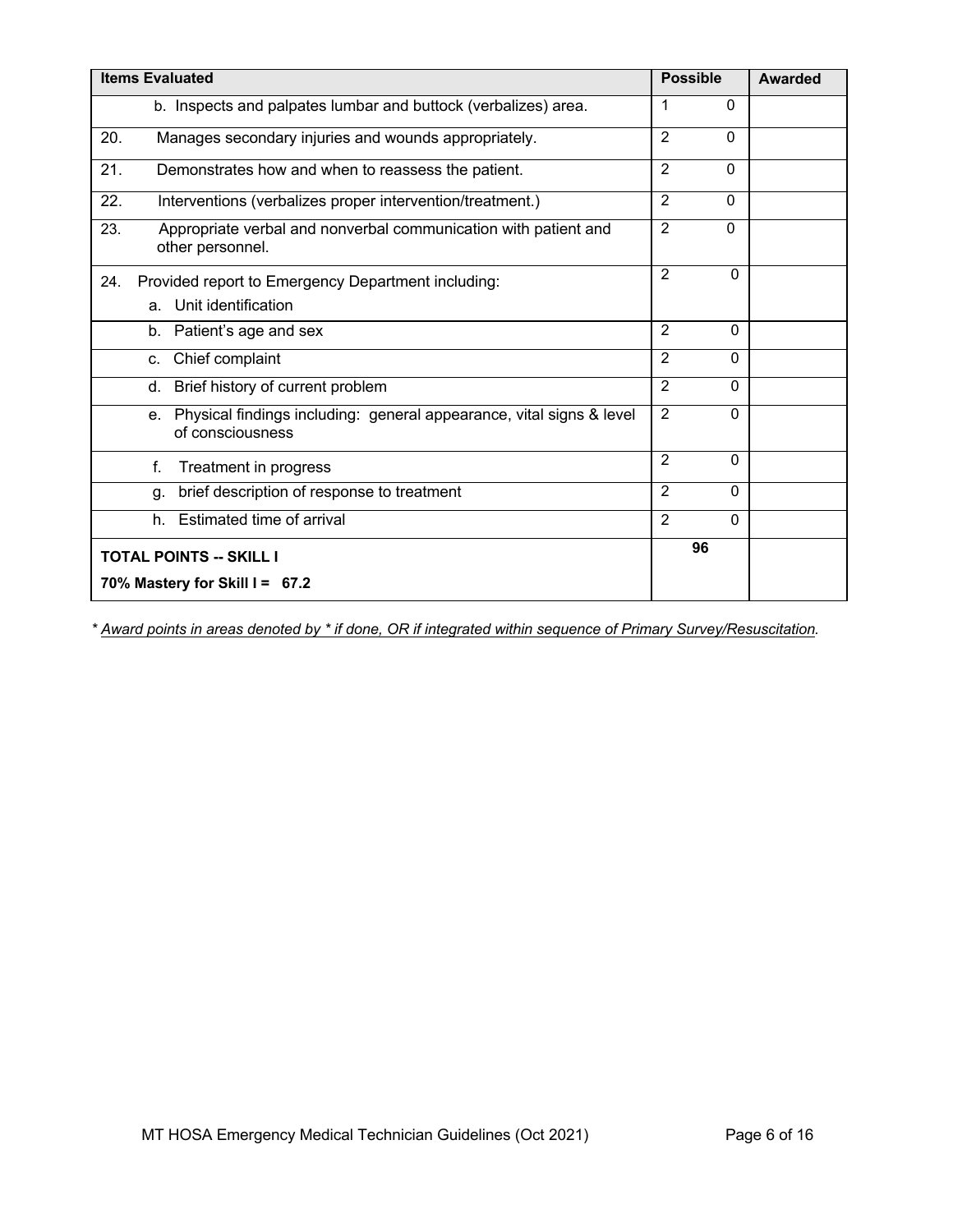|    | Skill II: Patient Assessment - Medical                                                                   | <b>Possible</b>               | <b>Awarded</b> |
|----|----------------------------------------------------------------------------------------------------------|-------------------------------|----------------|
| 1. | Practiced body substance isolation precautions throughout skill.                                         | $\overline{2}$<br>0           |                |
| 2. | Scene Size-up                                                                                            |                               |                |
|    | Determined the scene/situation is safe.<br>а.                                                            | 2<br>0                        |                |
|    | b. Determined the mechanism of injury/nature of illness.                                                 | $\overline{2}$<br>0           |                |
|    | c. Requested additional EMS assistance if necessary.                                                     | $\overline{2}$<br>$\Omega$    |                |
|    | d. Determine the number of patients.                                                                     | $\overline{2}$<br>$\Omega$    |                |
| 3. | If trauma suspected, competitor verbalizes/simulates, "Spinal<br>immobilization performed at this time". | $\overline{2}$<br>$\mathbf 0$ |                |
| 4. | Primary Survey/Resuscitation                                                                             |                               |                |
|    | a. Verbalized general impression of patient.                                                             | 2<br>0                        |                |
|    | b. Determined responsiveness/level of consciousness (AVPU).                                              | $\overline{2}$<br>$\Omega$    |                |
|    | Determine chief complaint/apparent life threats.<br>c.                                                   | $\overline{2}$<br>$\mathbf 0$ |                |
| 5. | Assessed airway and breathing                                                                            |                               |                |
|    | Assessment.<br>a.                                                                                        | $\overline{2}$<br>0           |                |
|    | b. Assured adequate ventilation.                                                                         | $\overline{2}$<br>$\Omega$    |                |
|    | Initiated appropriate oxygen therapy.<br>c.                                                              | $\overline{2}$<br>$\Omega$    |                |
| 6. | <b>Assesses Circulation</b>                                                                              | $\overline{2}$<br>$\mathbf 0$ |                |
|    | Assessed for and controls major bleeding.<br>a.                                                          |                               |                |
|    | Checked pulse.<br>b.                                                                                     | $\overline{2}$<br>0           |                |
|    | Assessed skin (either color, temperature, or condition).<br>c.                                           | $\overline{2}$<br>$\mathbf 0$ |                |
| 7. | Identified patient priority/makes treatment/ transport decision.                                         | $\overline{2}$<br>$\Omega$    |                |
|    | <b>History Taking</b>                                                                                    |                               |                |
| 8. | History of the present illness                                                                           |                               |                |
|    | Onset<br>a.                                                                                              | $\overline{c}$<br>0           |                |
|    | Provokes<br>b.                                                                                           | $\overline{2}$<br>$\pmb{0}$   |                |
|    | Quality<br>C.                                                                                            | $\overline{2}$<br>$\mathbf 0$ |                |
|    | Radiation<br>d.                                                                                          | $\overline{2}$<br>$\pmb{0}$   |                |
|    | e. Severity                                                                                              | $\overline{2}$<br>$\pmb{0}$   |                |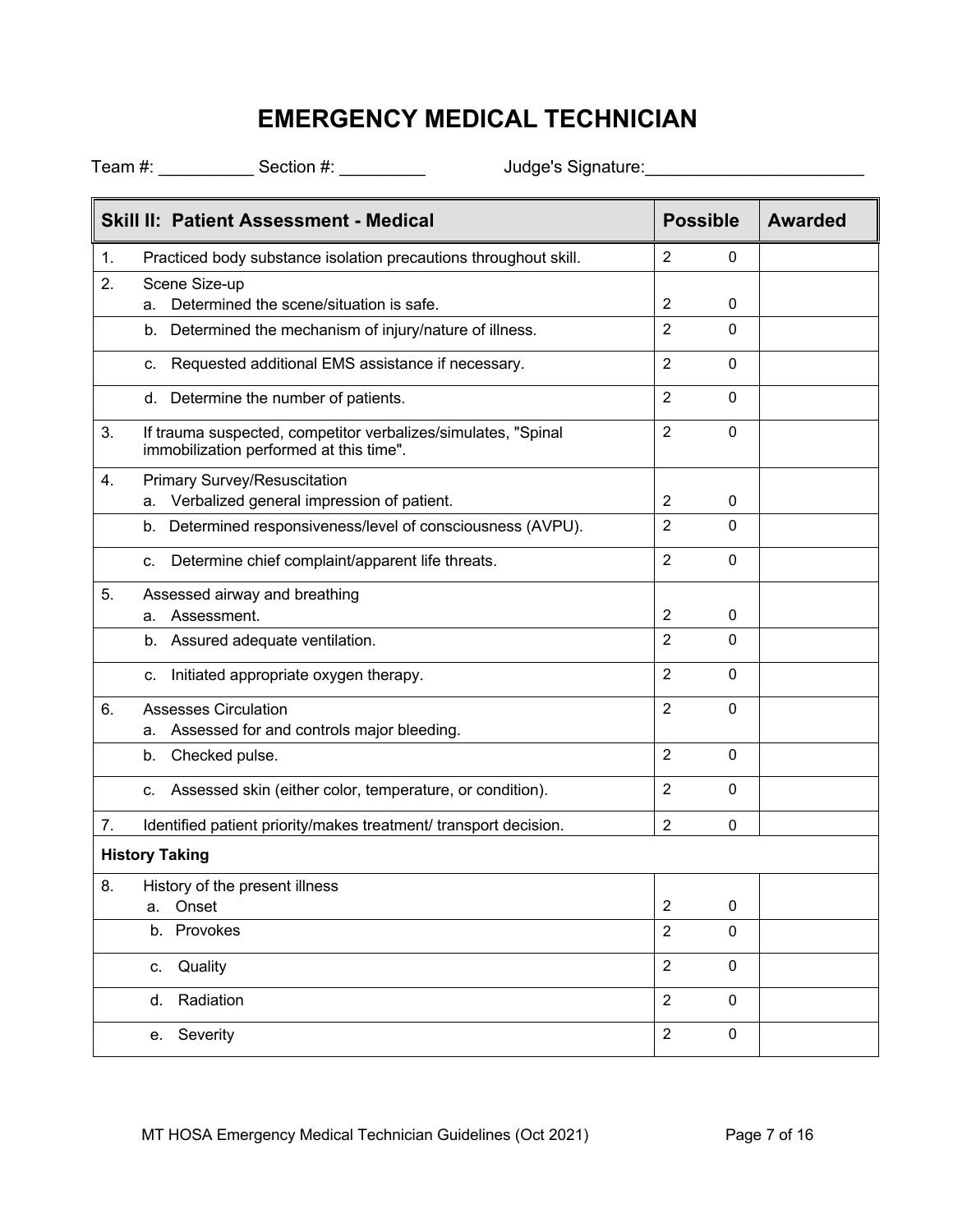| <b>Items Evaluated-SKILL II</b>                                                                                                                                                                                                 | <b>Possible</b>                | <b>Awarded</b> |
|---------------------------------------------------------------------------------------------------------------------------------------------------------------------------------------------------------------------------------|--------------------------------|----------------|
| f.<br>Time                                                                                                                                                                                                                      | $\overline{2}$<br>$\mathbf{0}$ |                |
| g. Clarifying questions of associated signs and symptoms related to<br><b>OPQRST</b>                                                                                                                                            | $\overline{2}$<br>$\mathbf{0}$ |                |
| Past Medical History<br>9.<br>Allergies<br>а.                                                                                                                                                                                   | $\overline{2}$<br>$\mathbf{0}$ |                |
| Medications<br>b.                                                                                                                                                                                                               | $\overline{2}$<br>$\mathbf 0$  |                |
| <b>Pertinent Medical History</b><br>C.                                                                                                                                                                                          | $\overline{2}$<br>$\mathbf 0$  |                |
| Last Oral Intake<br>d.                                                                                                                                                                                                          | $\overline{2}$<br>$\mathbf 0$  |                |
| e. Events Leading to Present Illness                                                                                                                                                                                            | $\overline{2}$<br>$\mathbf{0}$ |                |
| 10.<br>Secondary Assessment (Assesses affected body part/system)<br>a. Cardiovascular<br>b. Neurological<br>c. Integumentary<br>d. Reproductive<br>e. Pulmonary<br>Musculoskeletal<br>f.<br>g. GI/GU<br>h. Psychological/Social | 8<br>0                         |                |
| <b>Vital Signs</b><br>11.                                                                                                                                                                                                       | $\overline{2}$<br>$\mathbf 0$  |                |
| Pulse<br>a.<br>b.<br>Blood pressure                                                                                                                                                                                             | $\overline{2}$<br>$\mathbf{0}$ |                |
| Respiratory rate and quality<br>C.                                                                                                                                                                                              | $\overline{2}$<br>$\mathbf 0$  |                |
| 12.<br>Stated field impression of patient.                                                                                                                                                                                      | $\overline{4}$<br>$\mathbf 0$  |                |
| 13.<br>Interventions (verbalized proper intervention/treatment).                                                                                                                                                                | 4<br>$\mathbf{0}$              |                |
| Appropriate verbal and nonverbal communication with patient and other<br>14.<br>personnel.                                                                                                                                      | 2<br>$\mathbf 0$               |                |
| 15.<br>Reassessment<br>Determined how and when to reassess the patient to determine<br>a.<br>changes in condition.                                                                                                              | $\overline{2}$<br>0            |                |
| Provided report to Emergency Department including:<br>16.<br>Unit identification<br>a.                                                                                                                                          | 2<br>0                         |                |
| Patient's age and sex<br>b.                                                                                                                                                                                                     | $\overline{2}$<br>$\mathbf{0}$ |                |
| Chief complaint<br>c.                                                                                                                                                                                                           | $\overline{2}$<br>$\pmb{0}$    |                |
| Brief history of current problem<br>d.                                                                                                                                                                                          | $\overline{2}$<br>$\mathbf{0}$ |                |
| Physical findings including: general appearance, vital signs & level<br>е.<br>of consciousness                                                                                                                                  | $\overline{2}$<br>$\mathbf{0}$ |                |
| Treatment in progress<br>f.                                                                                                                                                                                                     | $\overline{2}$<br>0            |                |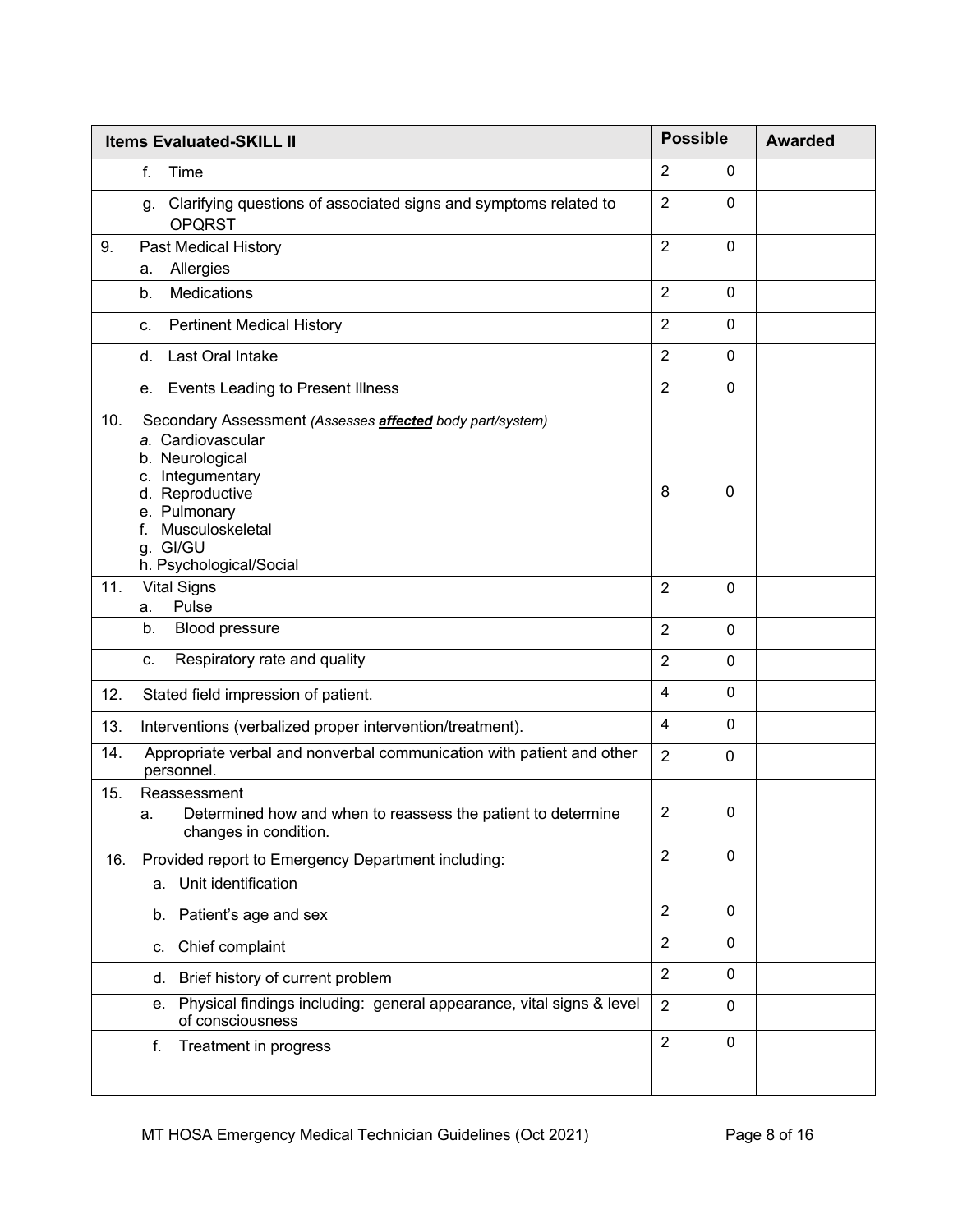| <b>Possible</b><br><b>Items Evaluated-SKILL II</b> |        | Awarded |
|----------------------------------------------------|--------|---------|
| g. Brief description of response to treatment      | 2<br>0 |         |
| h. Estimated time of arrival                       | -2     |         |
| <b>TOTAL POINTS-SKILL II</b>                       | 98     |         |
| 70% Mastery for Skill II = 68.6                    |        |         |

*.*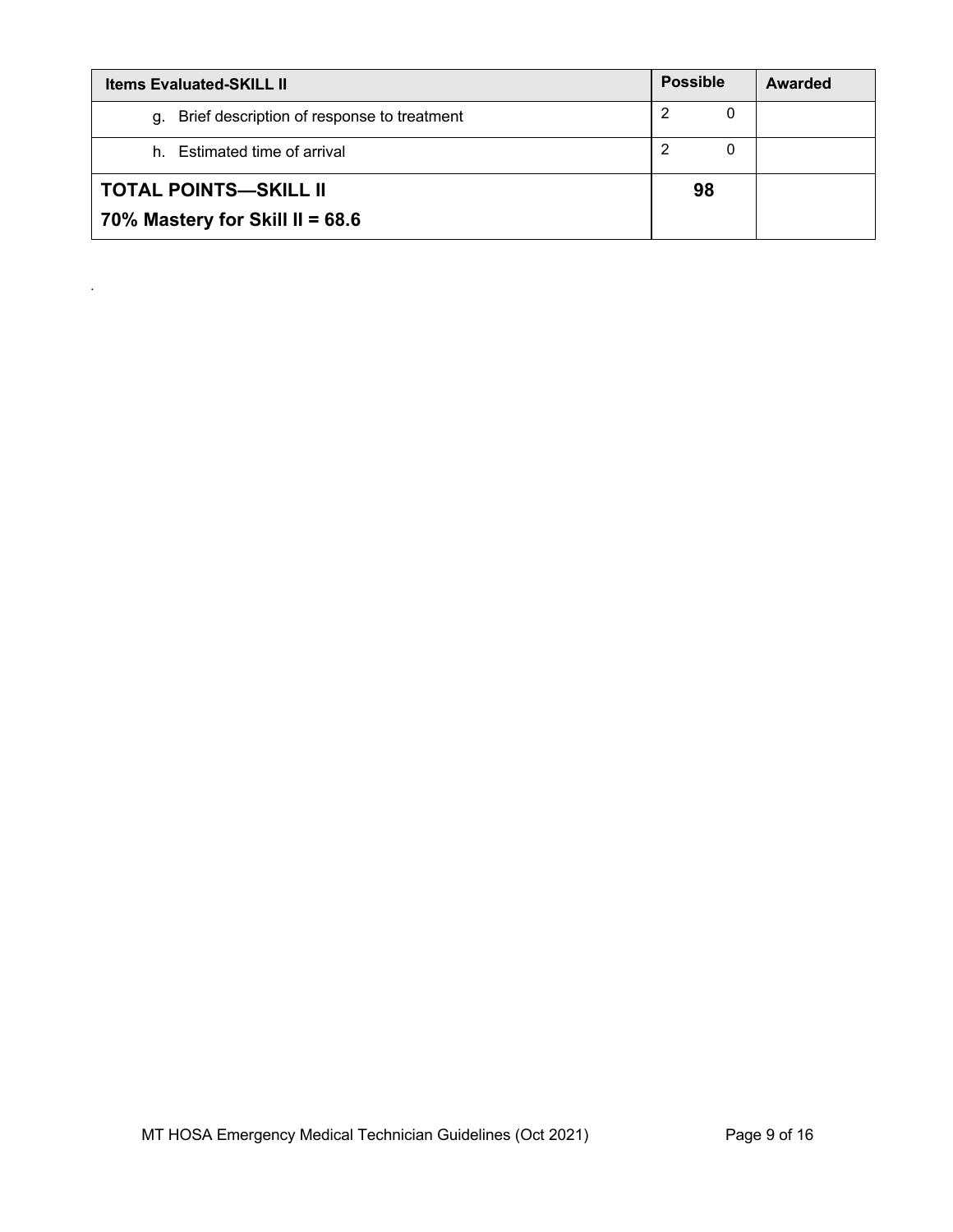|            | Team #: ________________ Section #: __________                                                                                                                                                                                                          |                |                 |                |
|------------|---------------------------------------------------------------------------------------------------------------------------------------------------------------------------------------------------------------------------------------------------------|----------------|-----------------|----------------|
| Skill III: | <b>BVM Ventilation: Apneic Adult Patient</b>                                                                                                                                                                                                            |                | <b>Possible</b> | <b>Awarded</b> |
| 1.         | Practiced body substance isolation precautions throughout skill.                                                                                                                                                                                        | 2              | 0               |                |
| 2.         | Checked responsiveness.                                                                                                                                                                                                                                 | 2              | $\Omega$        |                |
| 3.         | Requested additional EMS assistance.                                                                                                                                                                                                                    | 2              | $\Omega$        |                |
| 4.         | Checked breathing and pulse simultaneously for no more than 10 seconds.                                                                                                                                                                                 | 2              | $\Omega$        |                |
|            | Judge states "The patient is unresponsive, apneic and has a weak pulse of 60."                                                                                                                                                                          |                |                 |                |
| 5.         | Opened airway properly.                                                                                                                                                                                                                                 | 2              | 0               |                |
|            | Judge states "The mouth is full of secretions and vomitus."                                                                                                                                                                                             |                |                 |                |
| 6.         | Prepared rigid suction catheter.                                                                                                                                                                                                                        | 1              | 0               |                |
| 7.         | Turned on power to suction device or retrieves manual suction device.                                                                                                                                                                                   | 1              | 0               |                |
| 8.         | Inserted rigid suction catheter without applying suction.                                                                                                                                                                                               | 1              | 0               |                |
| 9.         | Suctioned the mouth and oropharynx (quickly and adequately).                                                                                                                                                                                            | 2              | 0               |                |
|            | Judge states "The mouth and oropharynx are clear."                                                                                                                                                                                                      |                |                 |                |
| 10.        | Opened the airway manually.                                                                                                                                                                                                                             | $\overline{2}$ | 0               |                |
| 11.        | Verbalized inserted oropharyngeal airway.                                                                                                                                                                                                               | 2              | 0               |                |
|            | Judge states "No gag reflex is present and the patient accepts the airway adjunct."                                                                                                                                                                     |                |                 |                |
| 12.        | Ventilated the patient immediately using a BVM device unattached to oxygen*<br>*Award this point if competitor elects to ventilate initially with BVM attached to reservoir and<br>oxygen, as long as first ventilation is delivered within 30 seconds. | $\overline{2}$ | 0               |                |
|            | Judge states "Ventilation is being properly performed without difficulty."                                                                                                                                                                              |                |                 |                |
| 13.        | Rechecked pulse for no more than 10 seconds.                                                                                                                                                                                                            | 2              | $\Omega$        |                |
| 14.        | Attached the BVM assembly to oxygen @ 15L/min.                                                                                                                                                                                                          | $\overline{2}$ | 0               |                |
| 15.        | Ventilated the patient adequately:                                                                                                                                                                                                                      |                |                 |                |
|            | a. Proper volume to make chest rise.                                                                                                                                                                                                                    | 2              | 0               |                |
|            | b. Rate of 10-12/min, but not to exceed 12/min(ventilates1 x every 5-6 seconds).                                                                                                                                                                        | 2              | $\mathbf{0}$    |                |
| 16.        | Initiated ventilation within 30 seconds after taking body substance isolation<br>precautions and does not interrupt ventilations for greater than 30 seconds at any<br>time.                                                                            | $\overline{2}$ | $\mathbf{0}$    |                |
| 17.        | Appropriate verbal and nonverbal communication with patient and other personnel.                                                                                                                                                                        | $\overline{2}$ | $\mathbf 0$     |                |
|            | <b>TOTAL POINTS - SKILL III</b><br>70% Mastery for Skill III = 23.1                                                                                                                                                                                     |                | 33              |                |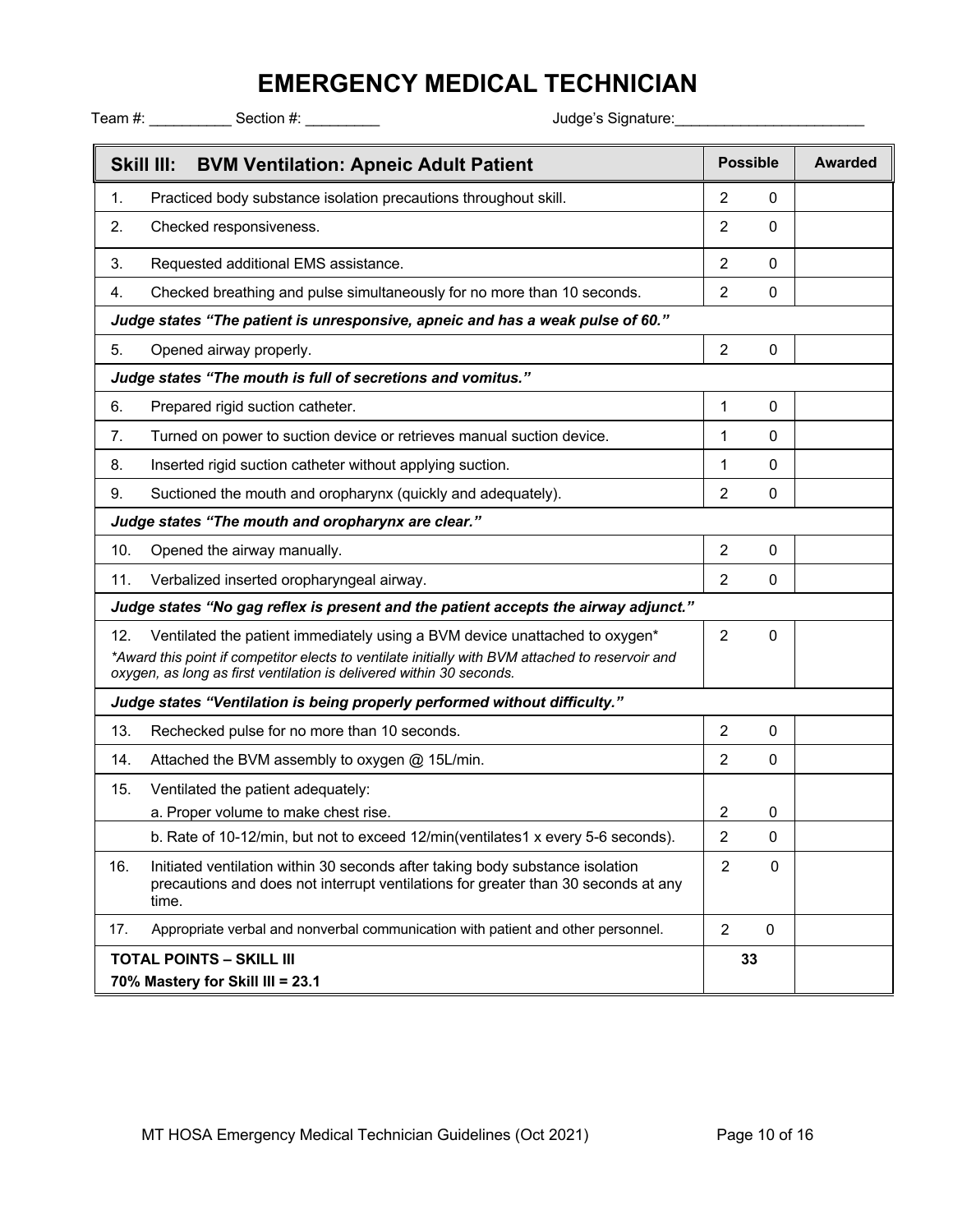|     | <b>Skill IV-A: Joint Immobilization</b>                                                 |                | <b>Possible</b> | <b>Awarded</b> |
|-----|-----------------------------------------------------------------------------------------|----------------|-----------------|----------------|
| 1.  | Practiced body substance isolation precautions throughout skill.                        | 2              | $\mathbf{0}$    |                |
| 2.  | Directed application of manual stabilization of the injury.                             | 2              | $\Omega$        |                |
| 3.  | Assessed distal motor, sensory and circulatory functions in injured extremity.          | $\overline{2}$ | 0               |                |
|     | Judge states, "Motor, sensory and circulatory functions are present and normal.         |                |                 |                |
| 4.  | Selected the proper splinting material.                                                 | 2              | $\mathbf{0}$    |                |
| 5.  | Immobilized the site of the injury.                                                     | 2              | $\mathbf{0}$    |                |
| 6.  | Immobilized the bone above the injury site.                                             | $\overline{2}$ | $\mathbf{0}$    |                |
| 7.  | Immobilized the bone below the injury site.                                             | 2              | $\mathbf{0}$    |                |
| 8.  | Secured the entire injured extremity.                                                   | $\overline{2}$ | $\mathbf{0}$    |                |
| 9.  | Reassessed distal motor, sensory and circulatory functions in the injured<br>extremity. | $\overline{2}$ | $\mathbf{0}$    |                |
|     | Judge states "Motor, sensory and circulatory functions are present and normal."         |                |                 |                |
| 10. | Appropriate verbal and nonverbal communication with patient and<br>other personnel.     | $\overline{2}$ | $\Omega$        |                |
|     | <b>TOTAL POINTS -- SKILL IV-A</b>                                                       | 20             |                 |                |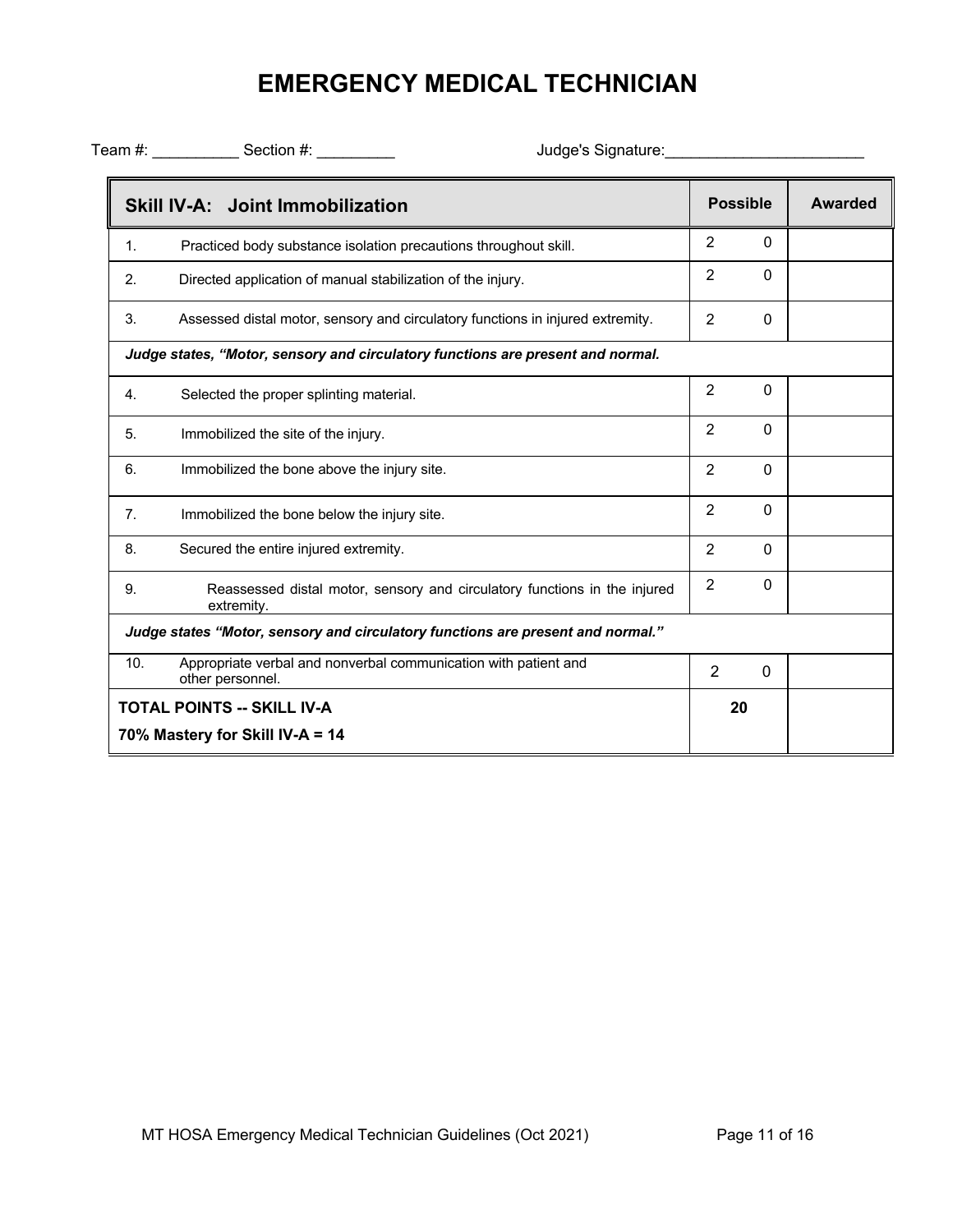|     | Team #: Section #:<br>Judge's Signature:                                                |                |                 |                |
|-----|-----------------------------------------------------------------------------------------|----------------|-----------------|----------------|
|     | <b>Skill IV-B: Long Bone Immobilization</b>                                             |                | <b>Possible</b> | <b>Awarded</b> |
| 1.  | Practiced body substance isolation precautions throughout skill.                        | $\overline{2}$ | $\mathbf{0}$    |                |
| 2.  | Directed immediate application of manual stabilization of the<br>injury.                | $\overline{2}$ | 0               |                |
| 3.  | Assessed distal motor, sensory and circulatory function in the injured<br>extremity.    | $\overline{2}$ | $\mathbf 0$     |                |
|     | Judge states "Motor, sensory and circulatory functions are present and normal."         |                |                 |                |
| 4.  | Selected proper splinting material.                                                     | $\overline{2}$ | $\mathbf 0$     |                |
| 5.  | Applied the splint.                                                                     | $\overline{2}$ | $\mathbf 0$     |                |
| 6.  | Immobilized the joint above the injured site.                                           | $\overline{2}$ | $\Omega$        |                |
| 7.  | Immobilized the joint below the injured site.                                           | $\overline{2}$ | $\Omega$        |                |
| 8.  | Secured the entire injured extremity.                                                   | $\overline{2}$ | $\Omega$        |                |
| 9.  | Immobilized the hand/foot in the position of function.                                  | $\overline{2}$ | $\Omega$        |                |
| 10. | Reassessed distal motor, sensory and circulatory functions to the injured<br>extremity. | $\overline{2}$ | $\mathbf 0$     |                |
|     | Judge states "Motor, sensory and circulatory functions are present and normal."         |                |                 |                |
| 11. | Appropriate verbal and nonverbal communication with patient and other<br>personnel.     | $\overline{2}$ | 0               |                |
|     | <b>TOTAL POINTS - SKILL IV-B</b>                                                        |                | 22              |                |
|     | 70% Mastery for Skill IV-B = 15.4                                                       |                |                 |                |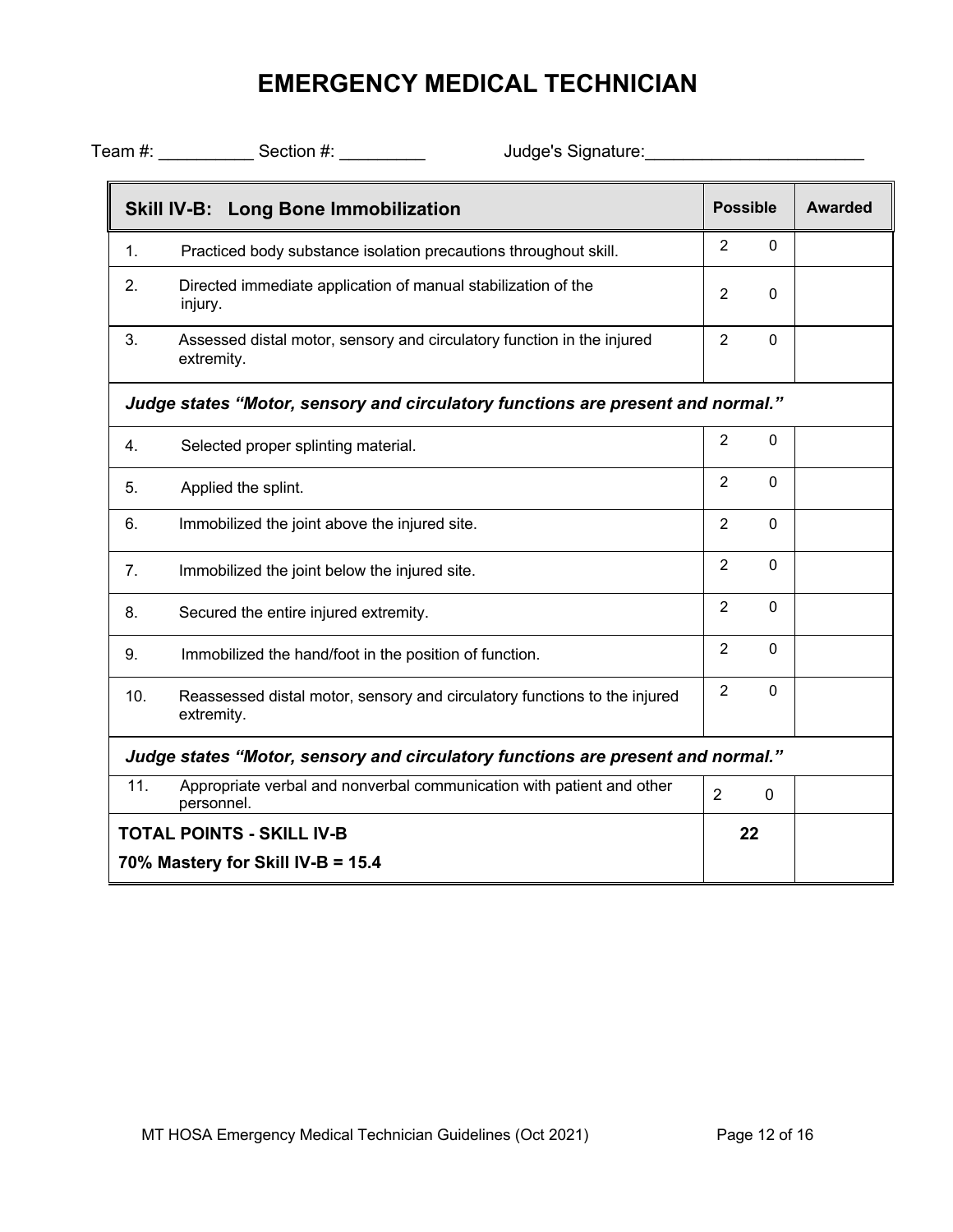| <b>Skill V: Bleeding Control/Shock Management</b>                              |                                                                                     | <b>Possible</b> |              | Awarded |
|--------------------------------------------------------------------------------|-------------------------------------------------------------------------------------|-----------------|--------------|---------|
| 1.                                                                             | Practiced body substance isolation precautions throughout skill.                    | 2               | $\mathbf{0}$ |         |
| 2.                                                                             | Applied direct pressure to the wound.                                               | $\overline{2}$  | $\mathbf{0}$ |         |
|                                                                                | Judge states "The wound continues to bleed."                                        |                 |              |         |
| 3.                                                                             | Applied tourniquet.                                                                 | 2               | $\Omega$     |         |
| Judge states "The patient is exhibiting signs and symptoms of hypo-perfusion." |                                                                                     |                 |              |         |
| 4.                                                                             | Properly positioned the patient.                                                    | $\overline{2}$  | $\mathbf{0}$ |         |
| 5.                                                                             | Administered high concentration oxygen.                                             | 2               | $\mathbf{0}$ |         |
| 6.                                                                             | Initiated steps to prevent heat loss from the patient.                              | $\overline{2}$  | $\mathbf{0}$ |         |
| 7.                                                                             | Indicated need for immediate transportation.                                        | $\overline{2}$  | $\mathbf{0}$ |         |
| 8.                                                                             | Appropriate verbal and nonverbal communication with patient and<br>other personnel. | $\overline{2}$  | $\mathbf 0$  |         |
| TOTAL POINTS - SKILL V                                                         |                                                                                     |                 | 16           |         |
| Mastery for Skill V - 11.2                                                     |                                                                                     |                 |              |         |
|                                                                                |                                                                                     |                 |              |         |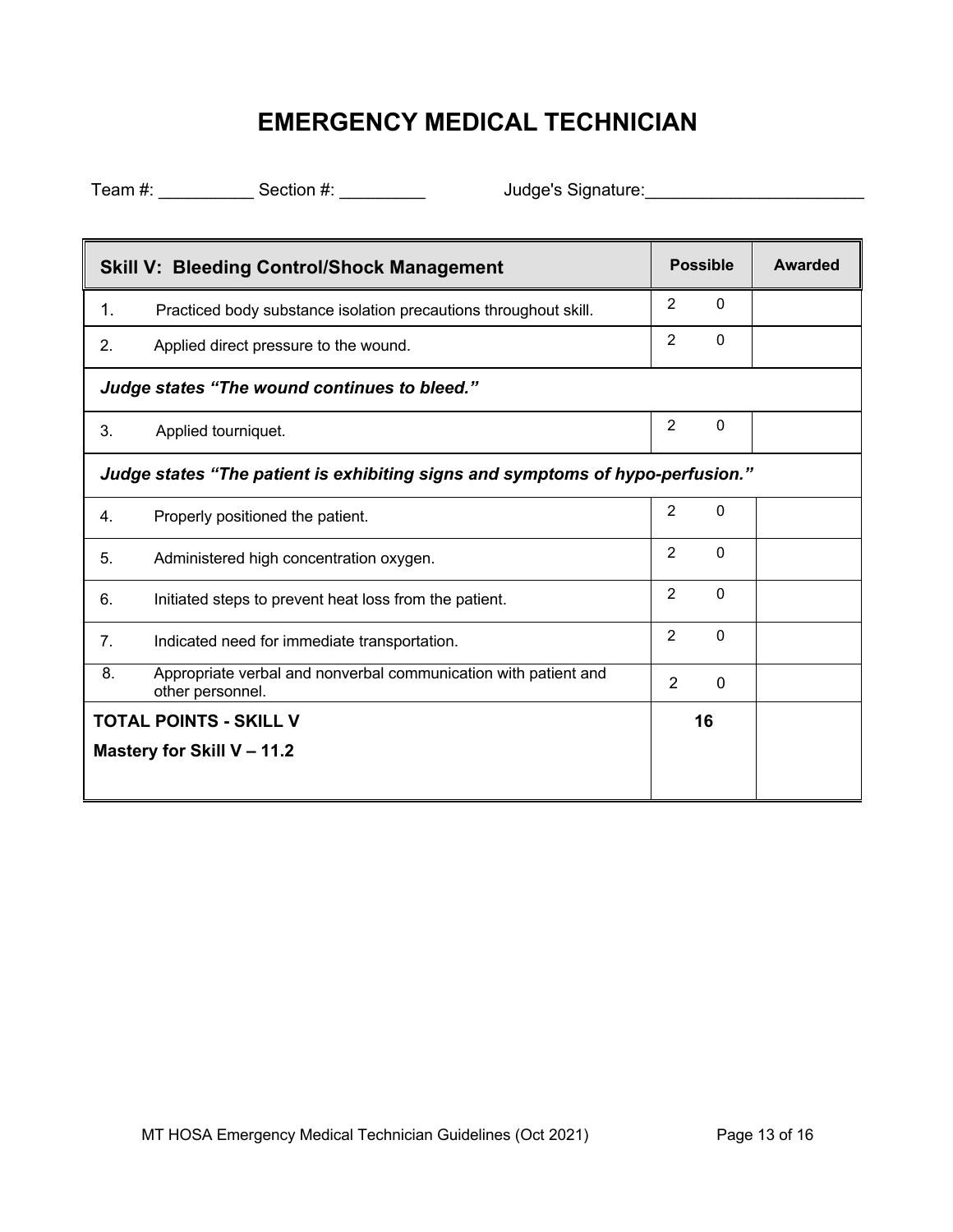|                                                                                                                                             | <b>Skill VI Cardiac Arrest Management/AED</b>                                                                       | <b>Possible</b>                | <b>Awarded</b> |  |
|---------------------------------------------------------------------------------------------------------------------------------------------|---------------------------------------------------------------------------------------------------------------------|--------------------------------|----------------|--|
| 1.                                                                                                                                          | Practiced body substance isolation precautions throughout skill.                                                    | 2<br>0                         |                |  |
| 2.                                                                                                                                          | Determined the scene/situation is safe.                                                                             | 2<br>$\Omega$                  |                |  |
| 3.                                                                                                                                          | Checked patient responsiveness.                                                                                     | 2<br>0                         |                |  |
| 4.                                                                                                                                          | Directed assistant (2 <sup>nd</sup> competitor) to retrieve AED.                                                    | $\overline{2}$<br>0            |                |  |
| 5.                                                                                                                                          | Requested additional EMS assistance.                                                                                | $\overline{2}$<br>$\Omega$     |                |  |
| 6.                                                                                                                                          | Checked for breathing and pulse simultaneously for no more than 10<br>seconds.                                      | 2<br>0                         |                |  |
|                                                                                                                                             | Judge states "The patient is unresponsive, apneic and pulseless."                                                   |                                |                |  |
| 7.                                                                                                                                          | Immediately started chest compressions of adequate depth and rate,<br>allowing the chest to recoil completely.      | $\overline{2}$<br>0            |                |  |
| 8.                                                                                                                                          | Performed approx. 2 minutes of high quality, 1 rescuer adult CPR<br>Adequate depth and rate.<br>a.                  | $\overline{2}$<br>$\mathbf{0}$ |                |  |
|                                                                                                                                             | Correct compression-ventilation ratio.<br>b.                                                                        | 2<br>$\mathbf{0}$              |                |  |
|                                                                                                                                             | Allowed the chest to recoil completely.<br>c.                                                                       | 2<br>$\Omega$                  |                |  |
|                                                                                                                                             | Adequate volumes for each breath.<br>d.                                                                             | 2<br>$\mathbf{0}$              |                |  |
|                                                                                                                                             | Minimal interruption of no more than 10 seconds throughout.<br>е.                                                   | 2<br>$\mathbf{0}$              |                |  |
| Note: After approx. 2 minutes or 5 cycles, assess patient and the 2nd rescuer resumes compressions while first<br>rescuer operates the AED. |                                                                                                                     |                                |                |  |
| 9.                                                                                                                                          | Turned on AED power.                                                                                                | 2<br>0                         |                |  |
| 10.                                                                                                                                         | Followed prompts and correctly attached AED to patient.                                                             | 2<br>0                         |                |  |
| 11.                                                                                                                                         | Directed rescuer to stop CPR and ensured all individuals are clear of the<br>patient during analysis of the rhythm. | 2<br>0                         |                |  |
| 12.                                                                                                                                         | Ensured that all individuals are clear of the patient and verbalizes<br>a.<br>"All clear."                          | 2<br>0                         |                |  |
|                                                                                                                                             | Delivered shock from AED.<br>b.                                                                                     | $\overline{2}$<br>0            |                |  |
| 13.                                                                                                                                         | Immediately directed rescuer to resume chest compressions.                                                          | 2<br>0                         |                |  |
| 14.                                                                                                                                         | Appropriate verbal and nonverbal communication with patient and other<br>personnel.                                 | $\overline{2}$<br>$\mathbf 0$  |                |  |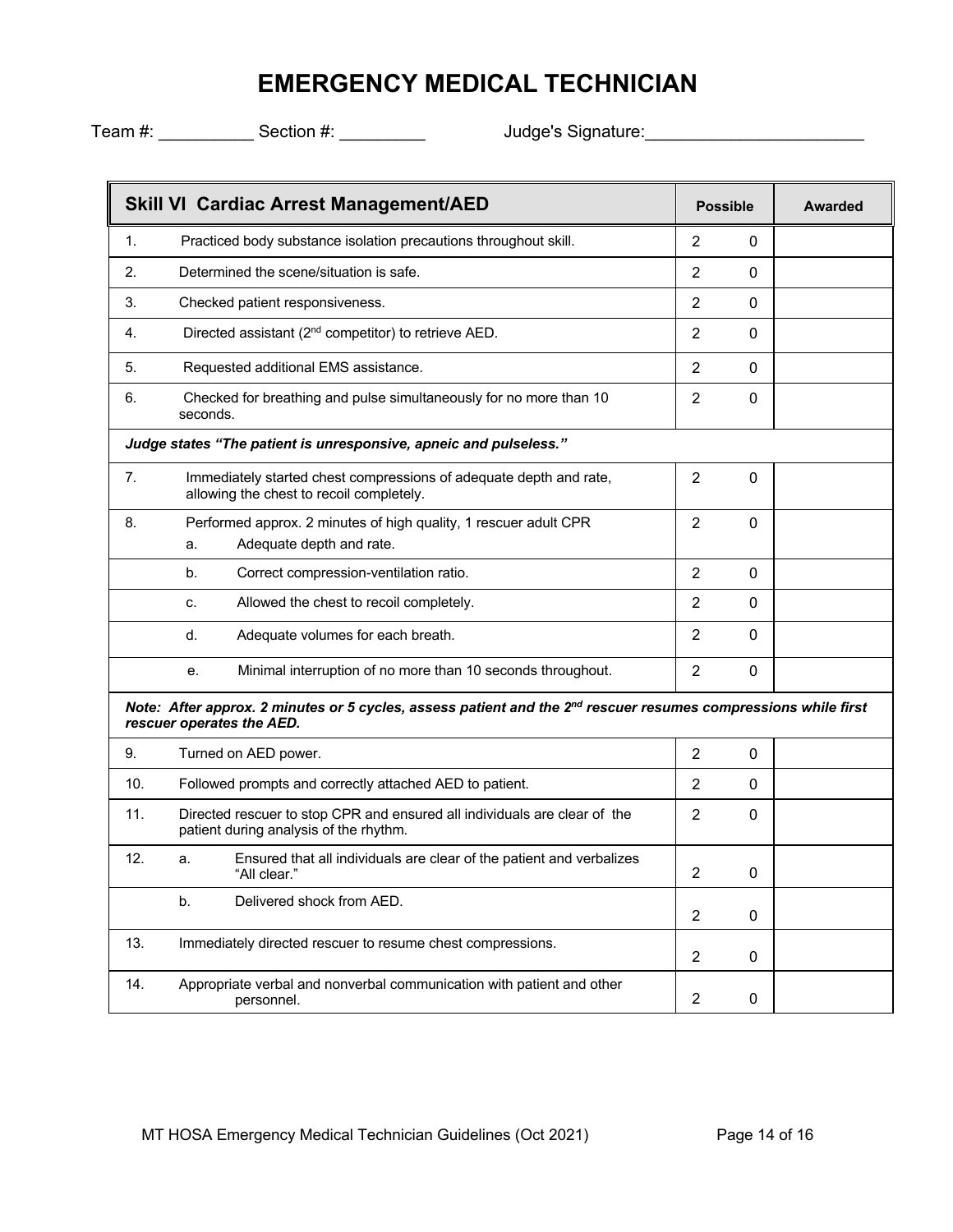| <b>Items Evaluated</b>                                                                                                                      |   | Awarded |
|---------------------------------------------------------------------------------------------------------------------------------------------|---|---------|
| 15.<br>Verbalized transportation of patient when one of the following are met:<br>6-9 shocks delivered, 3 consecutive NSI or regains pulse. | າ |         |
| <b>TOTAL POINTS -- SKILL VI</b><br>70% Mastery for Skill VI - 28                                                                            |   |         |